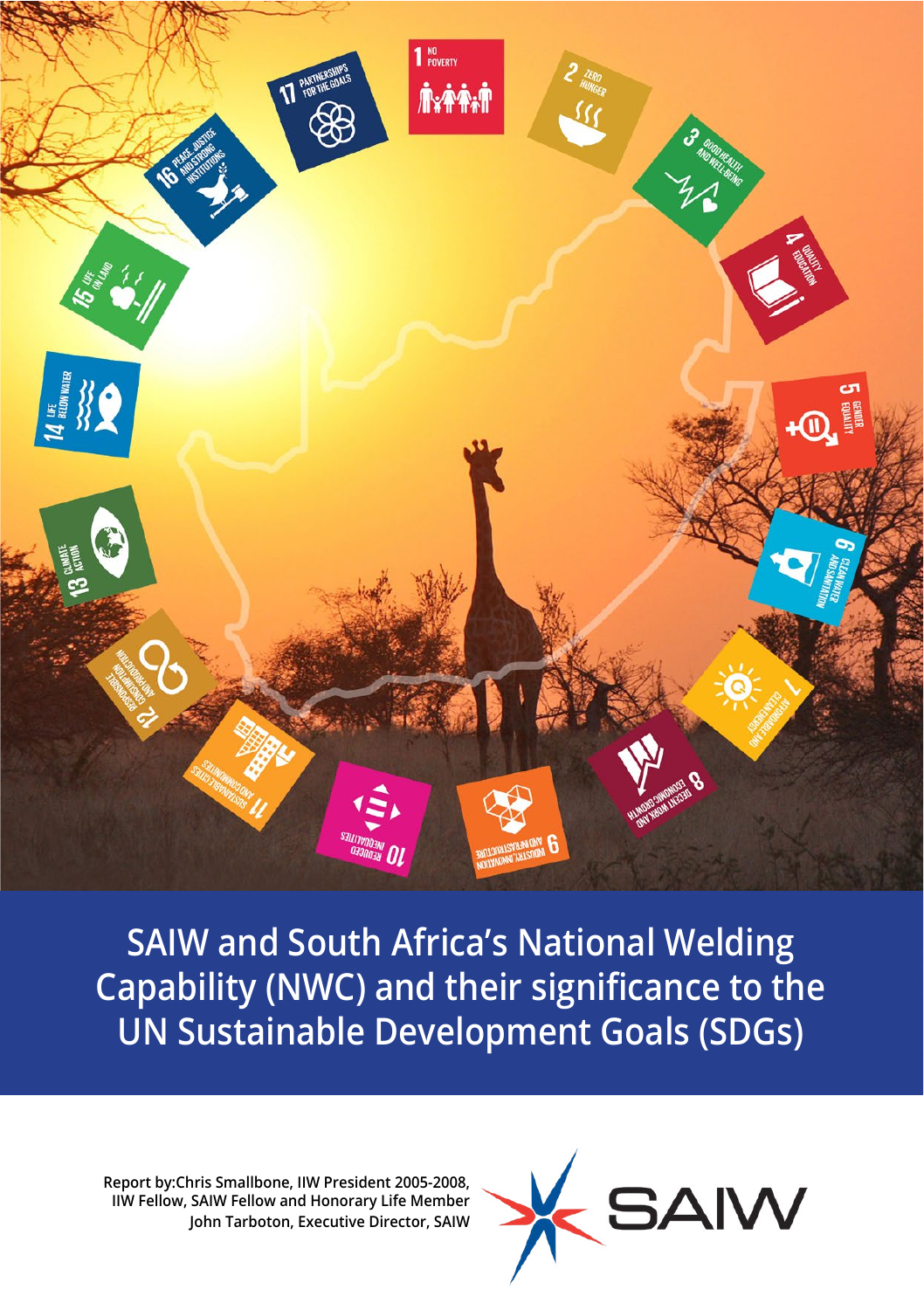## **Publisher**

The Southern African Institute of Welding (SAIW) 52 Western Boulevard City West Johannesburg 2092 South Africa

Tel : +27 11 298 2100 Email : [info@saiw.co.za](mailto:%20info%40saiw.co.za?subject=) Website : [www.saiw.co.za](https://www.saiw.co.za)

# **About Us**

The Southern African Institute of Welding (SAIW) is a non-profit technical organisation dedicated to the implementation of standards and training in welded fabrication and related technologies to ensure the reliability and integrity of welded equipment for the safety of personnel and plant to furthering standards in welding-fabrication and related technologies. Established in 1948, it is a founder member of the International Institute of Welding (IIW).

SAIW provides training programmes, consultancy and industry support services. Based in Johannesburg, with branches in Cape Town and Durban, we are active throughout Africa and further afield, such as the Indian Ocean Islands and the Middle East.

SAIW has offered training courses for more than 40 years and SAIW qualifications and certifications have long been regarded as the industry standard in South Africa and also enjoy international recognition.

An IIW Authorised Nominated Body (ANB) since 2003, SAIW offers the full range of IIW qualifications - Engineer, Technologist, Specialist, Practitioner, Welder and Inspector. We also have strong affiliations with leading training organisations such as the Universities of the Witwatersrand and Pretoria.

SAIW also has an ISO 17025 accredited laboratory that is fully equipped to perform mechanical and non-destructive testing on welded samples to assess welder performance or procedure qualification. The materials testing laboratory also supports the consulting services offered by SAIW.

To ensure that it complies with the appropriate accreditations, SAIW Certification has also been approved as an IIW Authorised Nominated Body for Company Certification (ANBCC) and IIW Authorised Nominated Body (ANB) for the qualification of international welding engineers, technologists, specialists, practitioners, inspectors and international welders.

## **Disclaimer**

To the maximum extent permitted by applicable law, SAIW will not be liable for any indirect, incidental, special, consequential, or punitive damages, or any loss of profits or revenues, whether incurred directly or indirectly, or any loss of data, use, goodwill, or other intangible losses, resulting from: (i) your access and use of the services and products of SAIW; (ii) your implementation of any technical or other advice and/or information supplied by SAIW (iii) your interaction with members of SAIW.

## **Copyright**

In terms of the Copyright Act, No 98 of 1978, no part of this document/publication may be reproduced, stored or transmitted in any form or by any means, electronic or mechanical, including photocopying, recording or by any information storage and retrieval system without the prior permission in writing from SAIW.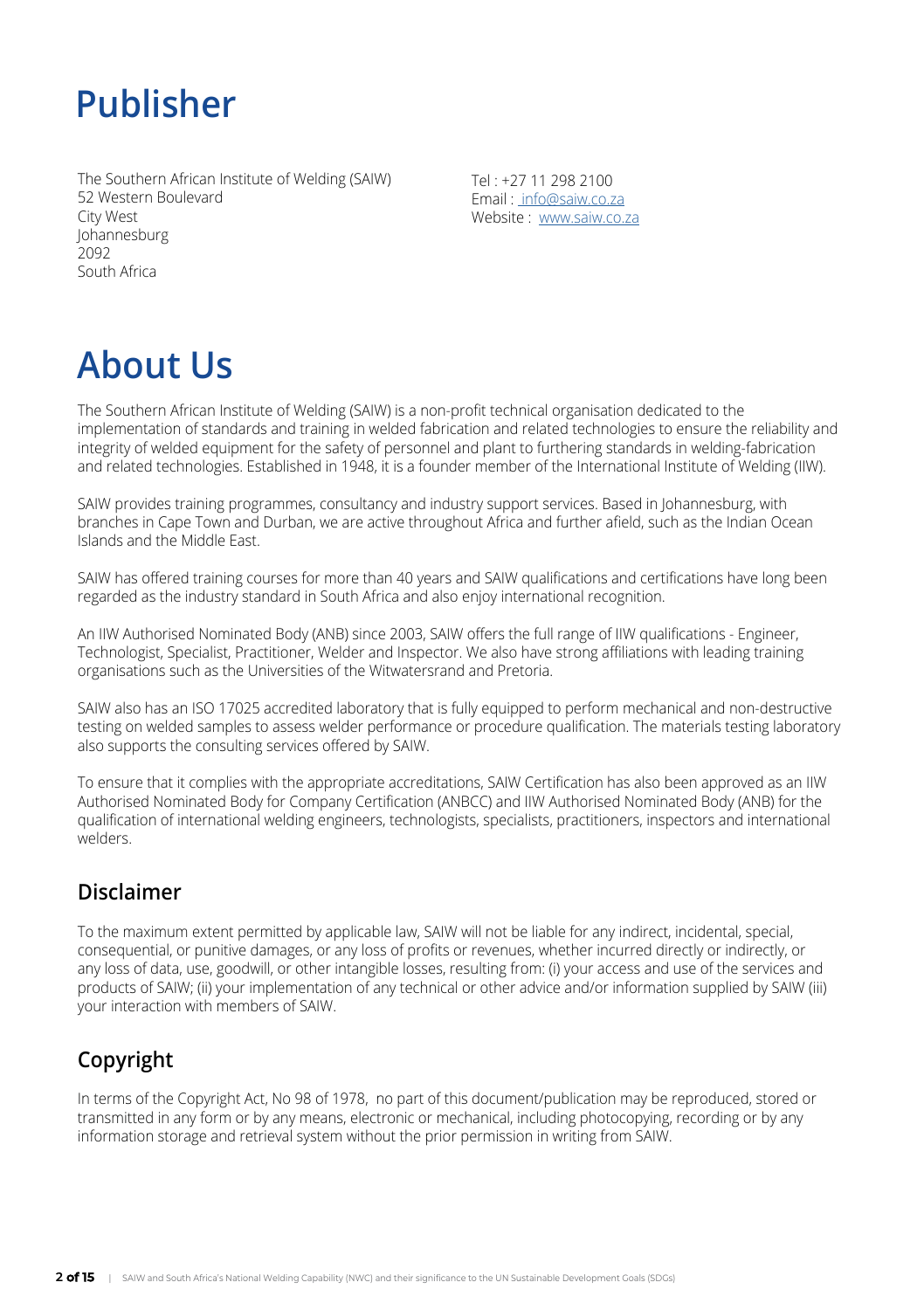## **Introduction**

The Southern African Institute of Welding (SAIW) and the South African Government are supporters of the United Nations (UN) project to continuously improve, both locally and globally, the 17 UN Sustainable Development Goals (SDGs) agreed to by world leaders in 2015. <https://en.wikipedia.org/wiki/Sustainable Development Goals>

In 2012, South Africa had adopted The National Development Plan (NDP): Vision 2030-"Our future, make it work" as its development lodestar and roadmap. It predated the 2015 adoption of the UN's 2030 Agenda for Sustainable Development and the African Union (AU) Agenda 2063-"The Africa we want".

The UN has 193 countries as members and the aim is to improve the quality of life particularly in low and medium income countries. Each UN country is encouraged to measure its progress on an annual basis against the targets and indicators set against each SDG. For example, South Africa's Voluntary National Review (VNR) Report 2019 Empowering People and Ensuring Inclusiveness and Equality [1].

South Africa had made progress in respect of some goals, but is confronted by major challenges on many fronts particularly with its economy being in a prolonged low-growth path of less than 1.5% since 2016 and having shrunk by 6.43% in 2020. The levels of poverty, inequality and unemployment are high (unemployment is currently at a staggering 45%) especially among the youth. Along with many countries, the Covid-19 Pandemic has had a negative effect on the 2020-2021 period [2]. It is ranked 107 out of 165 countries which have reported as shown in the Global SDG Index link below.

The progress does however reflect on the partnerships which have been built and strengthened and how collaborative initiatives can result in better outcomes and greater impacts.

Many of the South African Government's flagship programmes and key government departments are at the core of the SDGs.

The SDG South Africa Index report can be accessed with the full Sustainable Development Report 2021 giving the Global SDG Index and country reports on [https://dashboards.sdgindex.org/downloads](https://dashboards.sdgindex.org/downloads ) and [Sustainable Development](https://dashboards.sdgindex.org/)  Report 2021 [\(sdgindex.org\)](https://dashboards.sdgindex.org/)

The Southern African Institute of Welding (SAIW) is a not-for-profit organisation with 95 company members and 172 individual members. It is the South African Responsible Member of the 50 Member Country International Institute of Welding (IIW). SAIW is working in line with the South African Government's national initiatives, to help South Africa to achieve the United Nations Sustainable Development Goals (SDGs) by 2030.

SAIW's excellent national and international networks of individuals and organisations, including the International Institute of Welding (IIW), enables it to cooperate and collaborate with them and leverage many of the activities, including technologies, required to progress the various SDGs.

As part of the global community, SAIW also embraces collective international action, cooperating where applicable to apply global solutions to global challenges.

A key objective of this report is to act as a catalyst to create a quantum leap in the amount of projects within each SDG which SAIW and its welding Industry networks could undertake in cooperation and collaboration with South African Governments, industry and aid agencies to achieve the UN SDGs by 2030.

The link to a paper titled "Your Country's National Welding Capability (NWC) and its significance to the UN Sustainable Development Goals (SDGs)" by Chris Smallbone, International Institute of Welding (IIW) Past President, [allbones@iinet.net.au](mailto:allbones%40iinet.net.au?subject=) contains many examples and references to various initiatives across welding-related fields which have been, or could be, introduced for all 17 UN SDGs [3].

If you wish to discuss such ideas further, including you and your organisation's possible contributions to SAIW's initiatives on the SDGs, contact John Tarboton, SAIW Executive Director, [john.tarboton@saiw.co.za](mailto:john.tarboton%40saiw.co.za%20?subject=)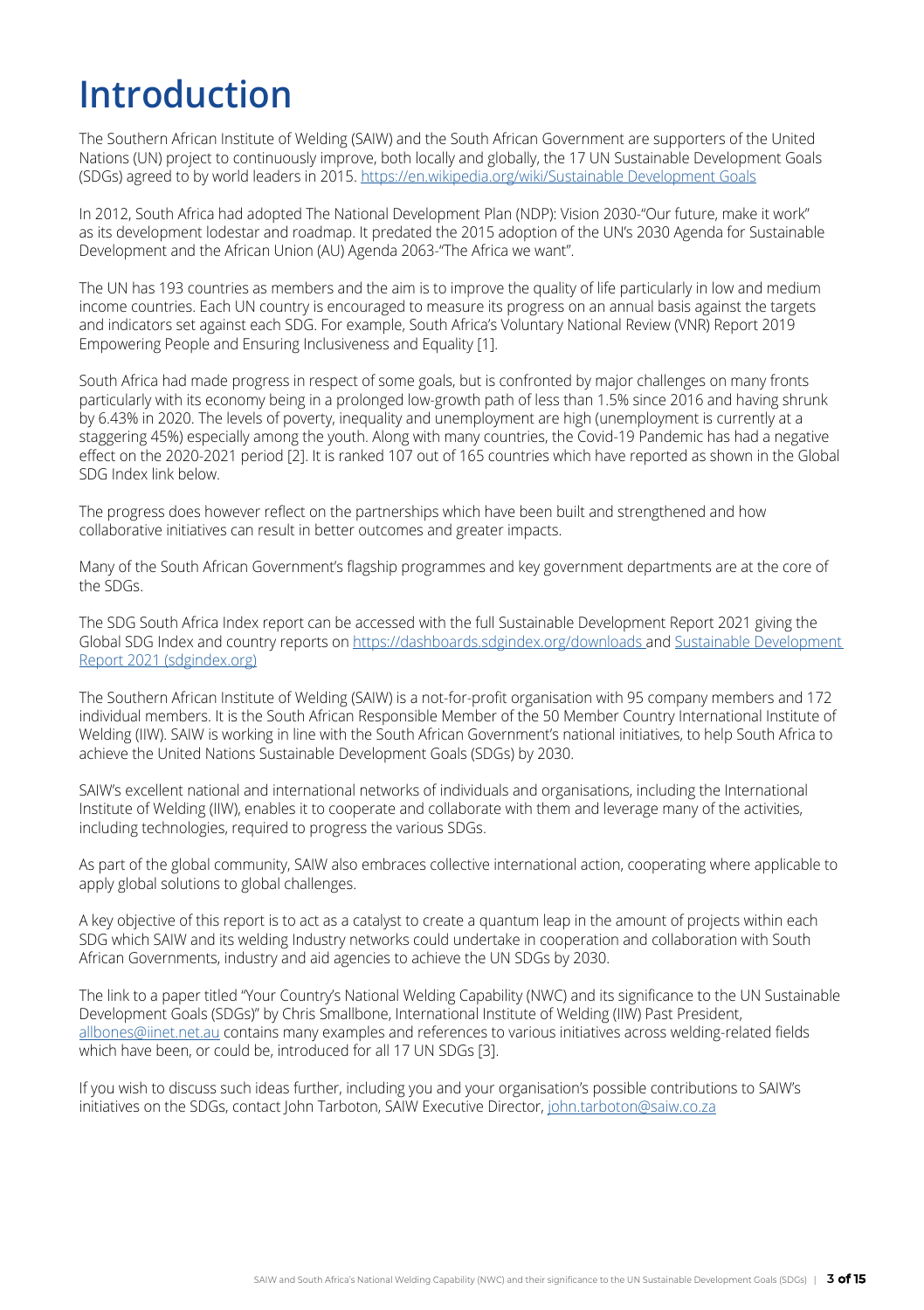## **The Importance of SAIW's work on South Africa's National Welding Capability (NWC) and Links to the UN SDGs**

Welding technology is an enabling technology used across almost all industries in South Africa and a wide range of applications, from micro-joining of medical devices, electronics and photonics, to larger scale applications such as bridges, buildings, ships, rail and road transport, pressure equipment and pipelines. The importance of welding to national economic performance can be shown in numerous ways [4].

It encompasses the total life cycle of welded products/structures including design, manufacture, conformity assessment, inspection and testing, operation, maintenance, repair and decommissioning including recycling and other environmental conditions. It is critical to the infrastructure of any country and contributes to improving the quality of life.

The welding industry is defined as those organisations and people who are:

- involved with the total life cycle of welded products/structures including design, manufacture, conformity assessment, inspection and testing, operation, maintenance, repair and decommissioning including recycling and other environmental conditions
- engaged in, or employing, any of the organisations or people involved above;
- supplying welding equipment or consumables or materials to be welded; and /or
- involved with education, training, qualification, certification, research and development, work health and safety (WHS), standards and industrial relations aspects of welding.

SAIW, together with its members and networks, has worked for many years on improving the nation's National Welding Capability (NWC) [5]. SAIW also has many examples of NWC initiatives it has implemented to significantly progress the UN Sustainable Development Goals (SDGs) and improve the quality of life of people and the environment in South Africa and other African countries [6].

Such initiatives include amongst others, education, training, qualification and certification of personnel to both national and international standards, assisting companies to meet the exacting standards of customers, R&D and technology transfer. SAIW also assists in improving education and training to increase self-sufficiency and diversity in skilled personnel in South Africa and other African countries.

SAIW's excellent national and international networks of individuals and organisations, including the International Institute of Welding (IIW) and its members, enables it to cooperate and collaborate with them and leverage many of the activities, including technologies, required to progress the various SDGs.

SAIW has also been a great supporter of the International Institute of Welding (IIW) and its initiatives to improve the global quality of life [7].

Examples of some initiatives are shown below for each SDG although many SDGs are also interlinked. Hopefully, the examples given under each SDG will lead to mutually beneficial projects between SAIW, the different tiers of government in South Africa, the welding industry and aid agencies.



## **SDG 1 End poverty in all its forms everywhere.**

The challenges facing South Africa including from geo-political and socio-economic viewpoints are immense. More than half of South Africa's 60 million people live in abject poverty.

SAIW, its members, the welding industry and networks could assist in finding solutions to meet some of these challenges through the implementation of welding and related technologies.

The vast majority of people in South Africa simply want a decent job, food, education, health, safety and security and a roof over their heads for their family as well as a decent environment in which to bring up their children. The SAIW initiatives help to progress such aspirations.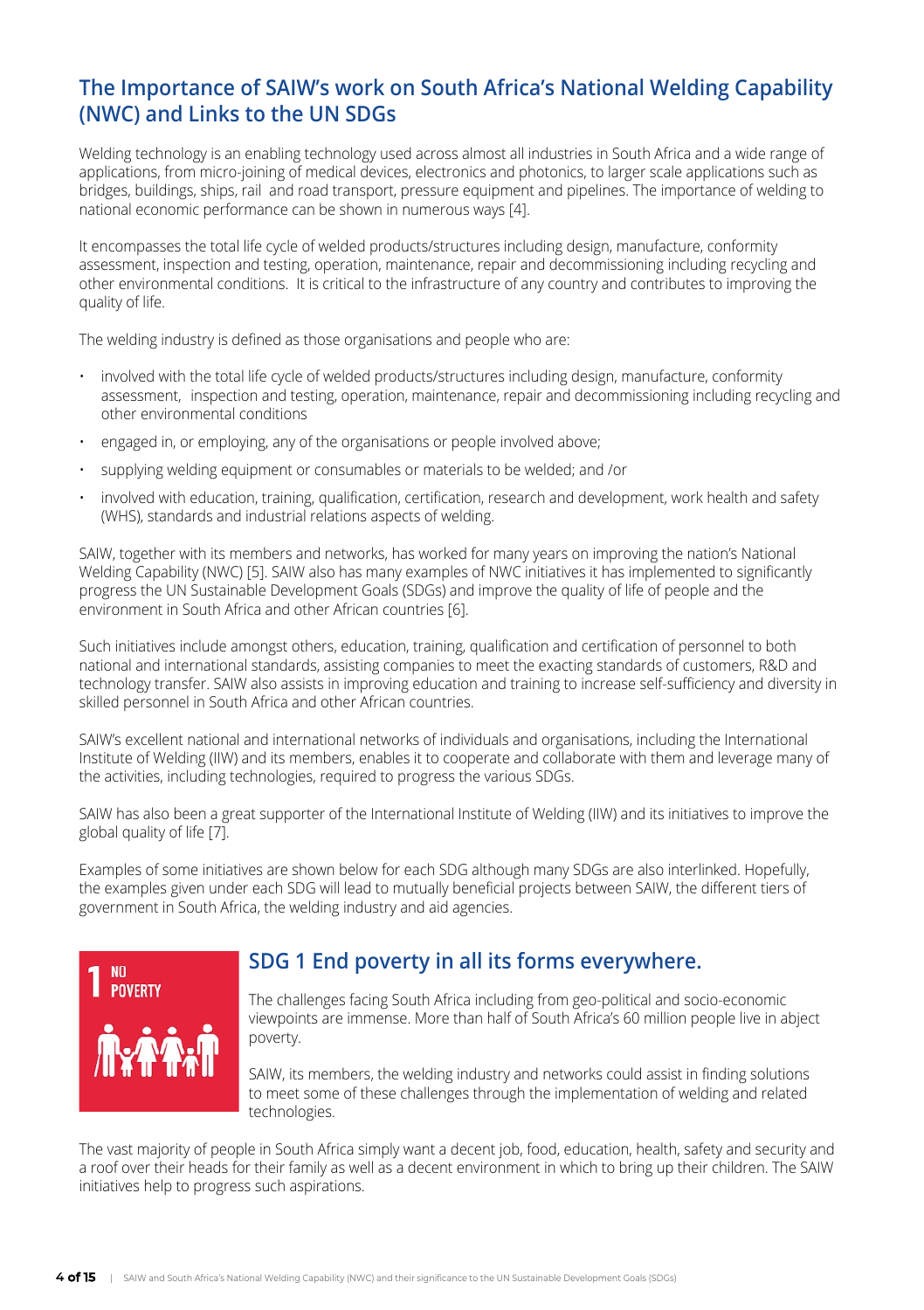Over the years, SAIW has been able to show the value and benefits of its work and the outcomes of that work to South Africa and Africa. Many of the examples and initiatives developed by SAIW over the years contribute to ending poverty and improving the quality of life.

Industrialisation through manufacturing and construction can lead to economic growth, and most importantly, with the creation of quality jobs with a high labour absorption rate. In metals manufacturing and construction, welding is the enabling technology that allows these activities to take place. Welding, as a career choice, is able to absorb unskilled, poorly educated people and give them in-demand, well-paid and high quality jobs as well as through further education and training, show them career paths to even better opportunities in the welding industry.

SAIW is also supporting the South African Steel and Metal Fabrication Master Plan 1.0 which aims to improve the long-term sustainability of the industry, guiding the stabilization and progress of the industry, thus opening up more career opportunities [8].

Although there are still problems with the adoption and impact of Industry 4.0 in South Africa [9}. SAIW is also now focusing on the introduction of Industry 4.0 which if successful is anticipated to give unprecedented transformation to South African industry. The introduction of new and appropriate technologies besides saving time, will boost productivity, reduce waste, expand business models and be more responsive to fast changing environmental and consumer demands which will all contribute to the improvement of the quality of life.



## **SDG 2 End hunger, achieve food security and improved nutrition, and promote sustainable agriculture.**

SAIW has many examples of how the technologies developed over the years in its networks have helped ensure the reliability of plant and equipment for processing food as well as the reliability and integrity of the food itself thus contributing to food security.

This is critical for the country since astoundingly cheap investments made today in better nutrition for children can lead to better education and more productive adult lives.

Research in Ghana and Malawi has shown that with this approach, it can cost as little as \$US5 per mother and yet save lives and transform livelong prospects so that each dollar spent delivers \$US36 of social returns [10].

Collaborating with organisations in its networks such as the Southern Africa Stainless Steel Development Association (Sassda) and the Aluminium Federation of South Africa (AFSA), SAIW has also helped ensure a competent industry is available using appropriate technologies to be able to build, repair and maintain the relevant plant and equipment for such food processing and food transportation as well as agricultural equipment and facilities.

With respect to food processing, the hygienic requirements of for example, the food and beverage industry, place high demands on the welds that hold tanks, pipes and vessels together.

The requirements specified in codes and standards for a high-quality weld and weld surface finish are paramount in the dairy and other food and beverage industries, as the consequences of poor surface and weld quality can be costly and dangerous.

South African fabricators make significant efforts to ensure that both the weld integrity is adequate and that the surface finish meets the specified requirement for hygiene.

South Africa has excellent opportunities for promoting "start-up initiatives" in many areas both urban and rural. In the welding field this could include youth acquiring basic skills in welding through to engineering personnel with degrees and diplomas. The resources required to train such people to operate an SMME (Small, Medium and Micro Enterprise) are readily available and can be incorporated into the welding training courses at the different levels.

SAIW's members also supply significant support to farmers of all categories through the provision of facilities, equipment and consumables for the maintenance and repair of agricultural equipment and plant.

Even if one is in a region of subsistence farming, collective farming or individual large farms, access to skilled people and equipment is essential in order to make components and perform repair and maintenance using welding.

A key objective should be to train as many people as possible in the area in the appropriate welding skills and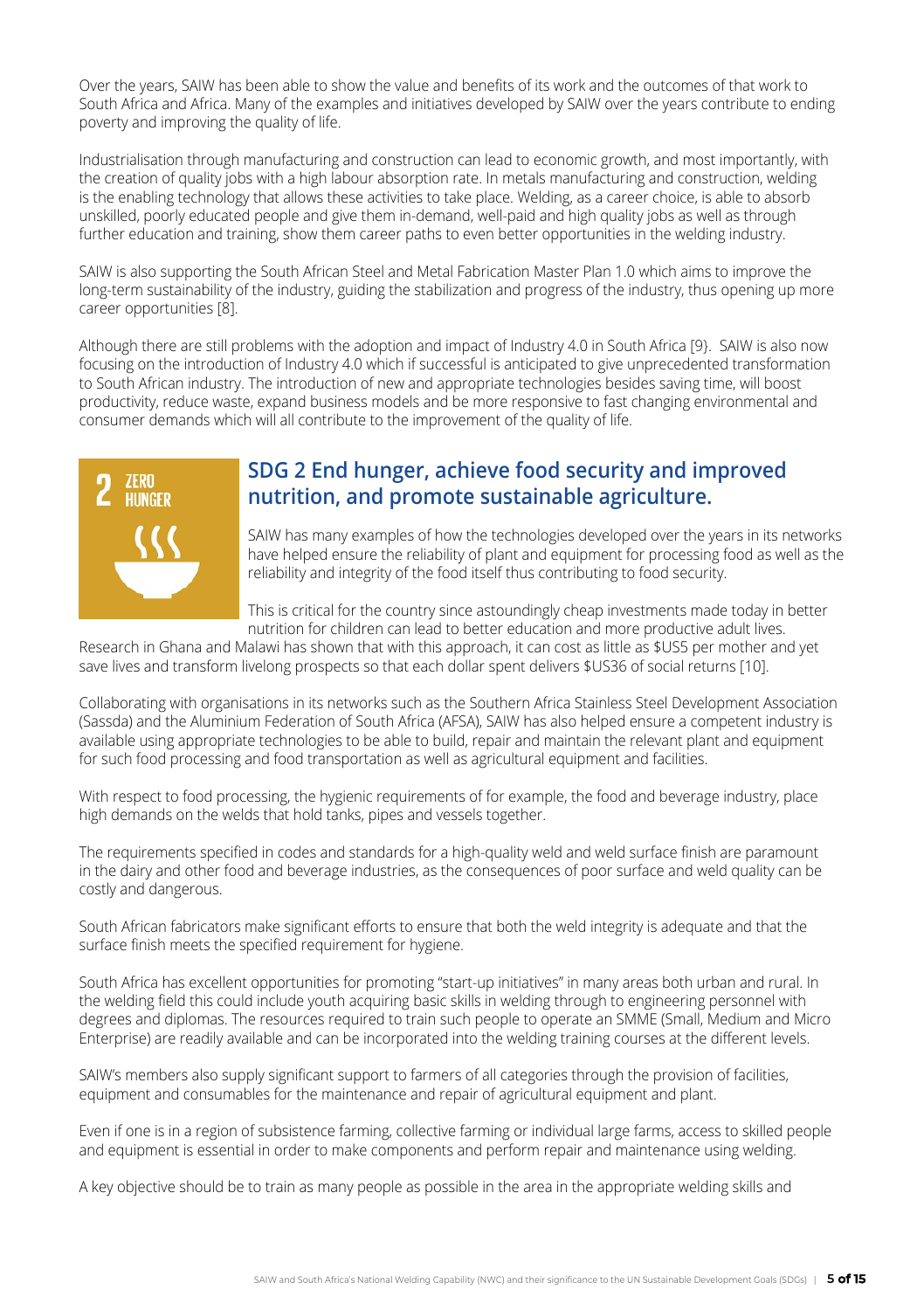knowledge for any eventuality which may arise. Such people can also use the skills and knowledge for nonagricultural purposes as well and develop other businesses in the rural areas as well as increase the opportunities for employment in various industries. There could be many opportunities at the micro-enterprise level to develop true entrepreneurial cultures.



## **SDG 3 Ensure healthy lives and promote well-being for all at all ages.**

To ensure the continuous well-being of people in a country and continued accessibility to health systems to increase life expectancy, welding and joining technology transfers are needed and contribute to meeting various medical objectives including examples such as those developed and implemented by IIW Members in the SAIW networks, for example, related to medical devices.

The integrity and reliability of the plant and equipment to produce pharmaceuticals, medical gases and medical radioisotopes rely on the availability of competent welding personnel and companies as well as appropriate welding related technologies. Medical radioisotopes are classified as essential products and the research reactor SAFARI-1 and South African Manufacturer NTP Radioisotopes produce them while a number of SAIW company members produce medical gases and are involved in installing them into the national networks of hospitals and medical facilities. The criticality of this industry was shown recently by the reported massive needs for oxygen during the Covid-19 crisis.

SAIW has also played a key role in ensuring that people involved in welding are protected from a health and safety viewpoint. Its involvement with many other organisations from industry, government, standards organisations and IIW among others, has enabled the appropriate standards, guidance notes and educational materials to be used throughout the country to continuously improve the well-being of people.



### **SDG 4 Ensure inclusive and equitable quality education and promote lifelong learning opportunities for all.**

South Africa has created and implemented numerous programmes and opportunities both in its own right and within the International Institute of Welding (IIW) for lifelong learning to take place. It has helped establish closer partnerships between higher education institutions and industry and the development of effective, affordable training systems to contribute to national economic development, international competitiveness and the attainment of social goals.

More and more people will therefore be able to access the opportunities in the welding related fields. SAIW has had a tremendous record and reputation for helping 1000s of disadvantaged people obtain training and qualifications over the past four decades to enable them to gain employment.

Persuading governments and industry to support the upliftment of disadvantaged people through improved skills and knowledge of welding and Non-Destructive testing (NDT) can also be a positive approach to be adopted in a NWC Project in a developing country.

For example, International Institute of Welding, IIW WGRA/COM, Success Story No 1 illustrates how the Canadian, Dutch and South African Governments were persuaded to provide the funding to train and qualify 65 disadvantaged people in NDT at SAIW. As the Success Story states "This wonderful team effort, between three national governments, industry bodies, national welding institutes and South African industry resulted in an outstanding outcome in improving the quality of life and ongoing opportunities for young people" [11].

Such a success story can lead to further support. For example, the Australian Federal Government later supported SAIW in the training of 20 disadvantaged people in South Africa as welders and through the South African Fabrication and Construction Training Trust Fund (SAFCTF) hundreds of disadvantaged people were also trained at SAIW as welding inspectors, welding supervisors and NDT personnel [12].

A major training project involving over 20 countries in Africa was initiated and supported by the International Atomic Energy Agency (IAEA) through the promotion of radiation based Non-Destructive Testing Techniques [13] with South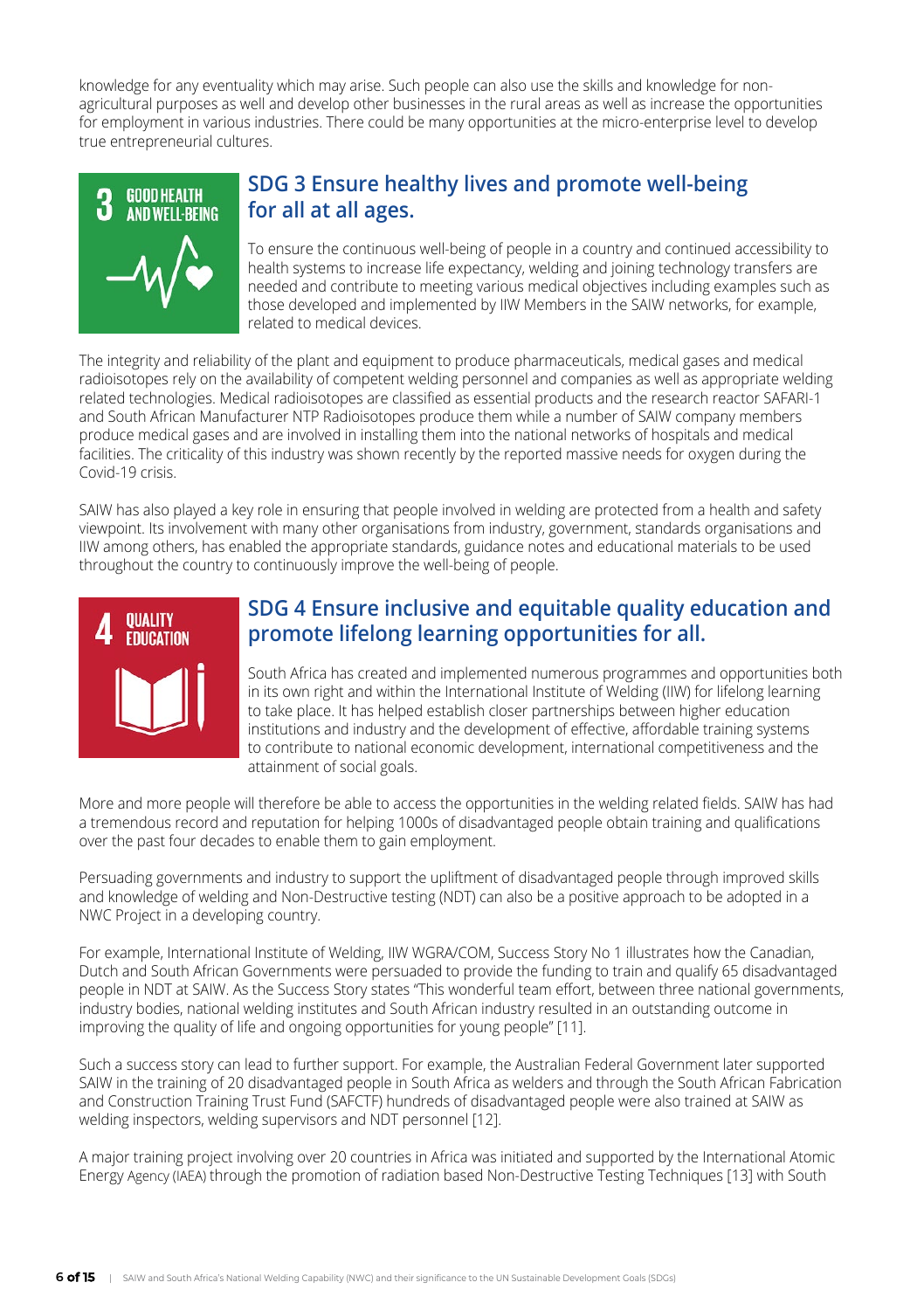Africa and Tunisia playing very effective coordination and implementation roles in this very successful project. This project led to the formation of the African Regional Cooperative Agreement for Research, Development and Training related to Nuclear Science and Technology (AFRA) established by African member states [14]. Projects still continue to this day.

Since 1994, SAIW has been involved with a number of initiatives with UNIDO [5] and this has continued even recently with UNIDO creating a video showcasing SAIW's capabilities and facilities in Johannesburg.

In 2014, SAIW formally established the SAIW Foundation to provide training to disadvantaged individuals across the broad spectrum of welding specialisations and allied technologies. It is intended to function as a joint effort between the Institute and industry giving as many young people as possible a chance in life, while at the same time doing as much as possible to alleviate the skills shortage in the country [6].

The development of the International Institute of Welding (IIW) Education, Training, Qualification and Certification programmes and their implementation including the IIW Manufacturers Certification Scheme According to ISO 3834 (IIW MCS ISO 3834) in 47 countries worldwide, illustrates the importance and need for world class personnel and companies to be available in the welding industry in a country.

To ensure that it complies with the appropriate accreditations, SAIW Certification has been approved as an IIW Authorised Nominated Body for Company Certification (ANBCC), an IIW Authorised Nominated Body (ANB) and a MerSETA (Manufacturing, Engineering and Related Services SETA) accredited training provider [6].

Since the introduction of the IIW programmes in 2003, 150 International Welding Engineers (IWEs) have been trained and qualified at the Universities of Pretoria and Witwatersrand, 171 International Welding Technologists (IWTs), 257 International Welding Specialists (IWSs), 117 International Welding Practitioners (IWPs) and 58 International Welders have been trained and qualified at SAIW [6].

These positive initiatives in South Africa have also been implemented by SAIW in other African countries such as Nigeria and Ethiopia.

In 2016, SAIW was selected by the Department of Higher Education Centres for Specialisation project to implement the QCTO (Quality Council for Trades and Occupations) National Artisan curriculum in TVET (Technical and Vocational Education and Training) colleges [6].

The SAIW has managed and administered the South African Qualification and Certification Committee for Inspectors of Pressurised Equipment (SAQCC IPE) and South African Qualification and Certification Committee for NDT personnel (SAQCC NDT) for over 30 years thus ensuring that South Africa has sufficient competent personnel in these fields leading to high integrity and reliability of welded components and structures including pressurised equipment [www.saiw.co.za](https://www.saiw.co.za)

SAIW's and IIW's welding inspector training, qualification and certification programmes have been so successful with over 5000 individuals being successful. Furthermore, 2300 certificates have been issued in the main non-destructive testing (NDT) methods during the past eight years as well as nearly 30000 days of welder training having successfully taken place on a variety of courses to meet the standards required for employment in industry.

To engage youth from elementary and secondary ages across the country, SAIW is working on introducing a new welding simulator program which will use virtual and augmented reality to allow students to try welding in a safe, controlled environment whilst learning about career opportunities in welding and related skilled trades. This may also be included in SAIW **Train-the-Trainer** programmes.

SAIW has also implemented many projects on a voluntary basis including improving the image of welding projects. Through the holding of welding skill competitions, welded art exhibitions and competitions, SAIW is encouraging as many people as possible to take up the art, trade or profession of welding.

SAIW is conducting national welding competitions to encourage young people in their welding careers as well as participating in international skill competitions and the IIW Welded Art Photographic Exhibition.

All this has contributed to improving SDG 4 in welding related fields in South Africa and Africa and with appropriate support can be expanded significantly in many regions.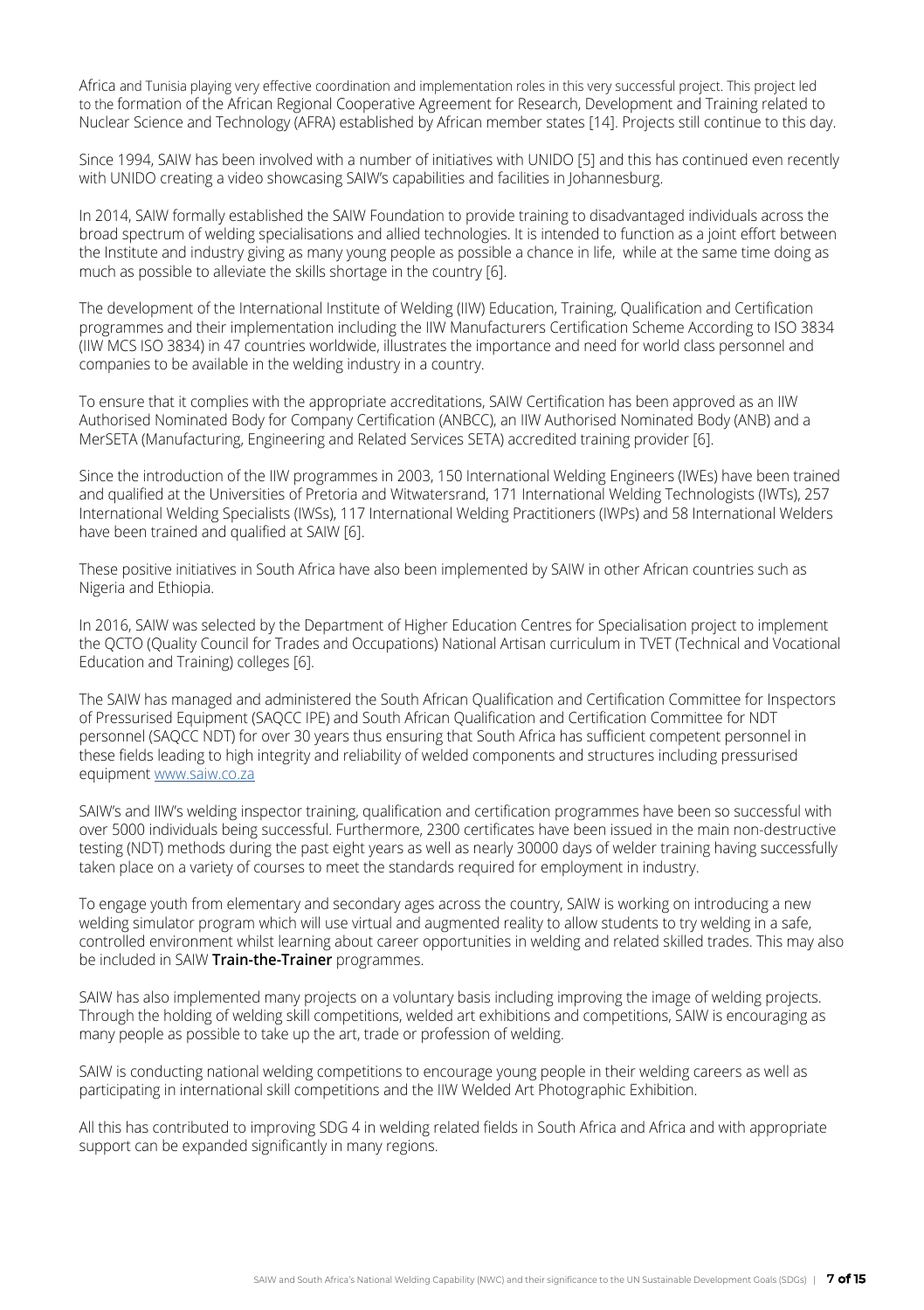

## **SDG 5 Achieve gender equality and empower all women and girls.**

During the Second World War (WWII), in some countries such as the US, Canada, USSR and UK, due to sheer necessity, women and girls were employed in a wide range of employment situations normally fulfilled by men. Similarly, in many developed countries today, due to women and girls showing that they are competent to fulfil the employment roles, they are employed on an equal basis to men. Unfortunately, there may be countries where due to a variety of reasons, this does not apply. There may therefore be

a need to change a number of cultures in a country to achieve equality and empowerment for women and girls.

One of the best ways to enable women and girls to show that they are competent to perform any type of work is to show that they have achieved the required qualification and certification criteria specified for a particular type of work or application. At the same time, if one can change the culture which might be having a negative effect on this approach, then it might achieve positive results.

This becomes easier to achieve when a country has developed and implemented a number of cultures including a skills respect culture [15].

SAIW has always been involved in programmes in South Africa promoting such cultures and enabling women and girls to enter the welding related fields at various levels and areas such as education, training, research, development and technology transfer accompanied by the appropriate career paths.

The implementation of scholarships and support for Science, Technology, Engineering and Mathematics (STEM) initiatives, are examples of how SAIW is working towards gender equality and greater diversity to progress this SDG.

The SAIW Foundation's recent collaboration with ArcelorMittal South Africa (AMSA), training six Grade 12 learners as IIW International Welders is an excellent example [6].



## **SDG 6 Ensure availability and sustainability management of water and sanitation for all.**

South Africa's water resources are at a critical point with challenges affecting the water including the amount available, the unequal distribution and access to clean water, the quality and state of water infrastructure, droughts causing towns to run dry and corruption that has affected municipal treatment plants, resulting in sewage flows into streets, rivers and groundwater [16]. It is anticipated that the country's water demand will outstrip supply by 2030.

Although South Africa has at least 10 desalination plants and around 2000 water treatment systems across its provinces (824 Waste Water Treatment Works and 1,036 Water Service Authority systems as of 2014), these treatment systems are extremely inefficient and poorly maintained [17].

SAIW's networks within IIW have developed and implemented over the years examples of technologies in applications which have led to cleaner, better quality drinking water; more efficient irrigation, less water wastage, more efficient waste water treatment, less pollution, better water capture and increased water resources.

The continual transfer of such existing and new technologies into both South Africa and regional countries, as well as training the people to apply them, is paramount for achieving this SDG.

South Africa also has highly variable rainfall patterns influenced by events such as El Nino and La Nina. The use and benefit of improved welding fabrication and construction technologies has been shown by numerous examples of plant required for climate-resilient water sources.

These are those on which climate variability, such as variations in rainfall, temperature and drought has little or no influence with two of the most significant being desalination and water recycling plants. The SAIW and the welding industry can truly assist the country in this regard.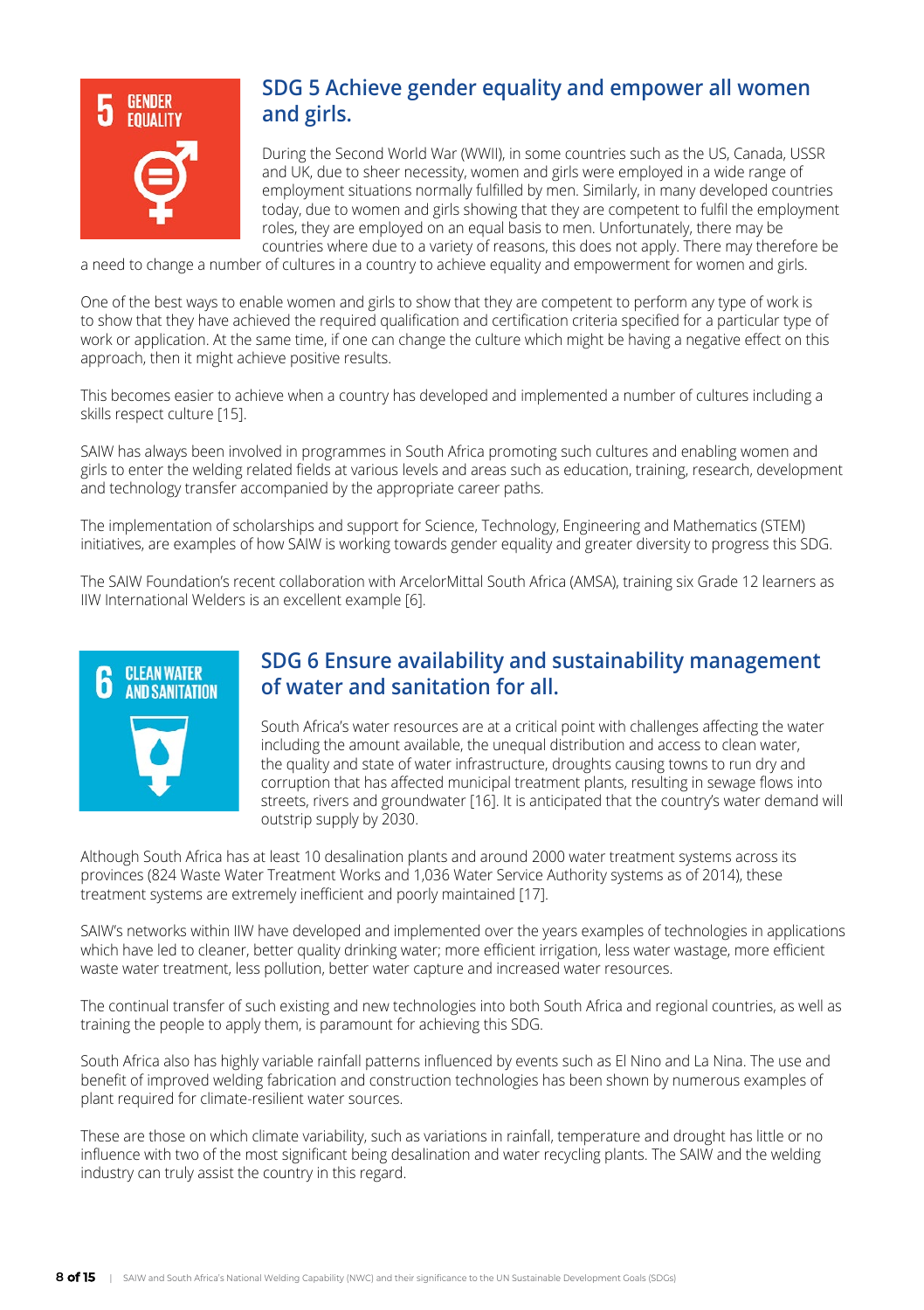

## **SDG 7 Ensure access to affordable, reliable, sustainable and modern energy for all.**

ESKOM supplies 90% of South Africa's electricity with 80% of this being generated by coal fired power stations and the remainder from a nuclear power station with a handful of smaller pumped storage, hydroelectric stations but also with a growing number of wind farms and solar energy farms.

In the past, ESKOM and SAIW and its networks have worked very closely to ensure that there were industries competent to manufacture and maintain the appropriate equipment.

Unfortunately, the present coal fired power stations are reputed to now have major problems both on pollution and reliability aspects with major financial requirements to replace them.

In addition, a major challenge is the transition from a coal fired power station situation to one of "clean energy" as renewable energies such as solar, wind, hydro etc, and other types of energy sources require high quality design, manufacture, maintenance etc.to ensure their reliability and financing to ensure their implementation.

There are many examples of SAIW's networks being involved in aspects of helping the development of affordable, reliable, sustainable and clean modern energy for the country, including developing industries competent to manufacture and maintain the appropriate equipment.

In the foreseeable future up to 2030 therefore, even with a determined effort to move to cleaner energy sources, energy sources such as coal, oil, gas and nuclear will still be in existence and will require the same attention to reliability in service as provided by the technologies, personnel and companies existing in SAIW's networks.

As the implementation of newer energy sources grows, SAIW's support for the transfer of such technologies to the appropriate implementers is also growing.



#### **SDG 8 Promote sustained, inclusive and sustainable economic growth.**

There are many factors which can have a positive effect on the growth of a country's economy. Some of these involve creating the correct cultures within the country. For example, SAIW has had a positive influence on cultures related to ethics, skills respect, productivity, quality, work, health and safety, environmental, innovation and service excellence amongst others in the welding related industries. Examples of how these can contribute to an excellent national welding capability can be easily shown.

SAIW and its members, being in the "welding industry", have a positive effect on economic growth. Innovation and the need to have competent people to play their part in innovation also places emphasis on the importance of education, training, qualification and certification of people as well as certification of companies in the country to improve this SDG. These are areas in which SAIW plays a significant role, its strategies to assist companies with new and appropriate technologies, links with education and training organisations and the excellent success of its ISO 3834 company certification programme with over 250 companies certified, all contribute to improving this SDG.



### **SDG 9 Build resilient infrastructure, promote inclusive and sustainable industrialisation and foster innovation.**

For successful industrialisation, a country needs a skilled workforce and one that includes welding and related qualified and certified personnel to ensure sustainable industrialisation and provide the ongoing innovation.

Ever since its formation in 1948, SAIW, its members and networks, have been involved in the building up of a vast array of resilient infrastructure in South Africa to world class

standards. SAIW has inspired an innovation culture both in itself and in the country. An innovation culture is where everybody and every effort contributes to bringing in something new, to making changes (ideas, methods etc.)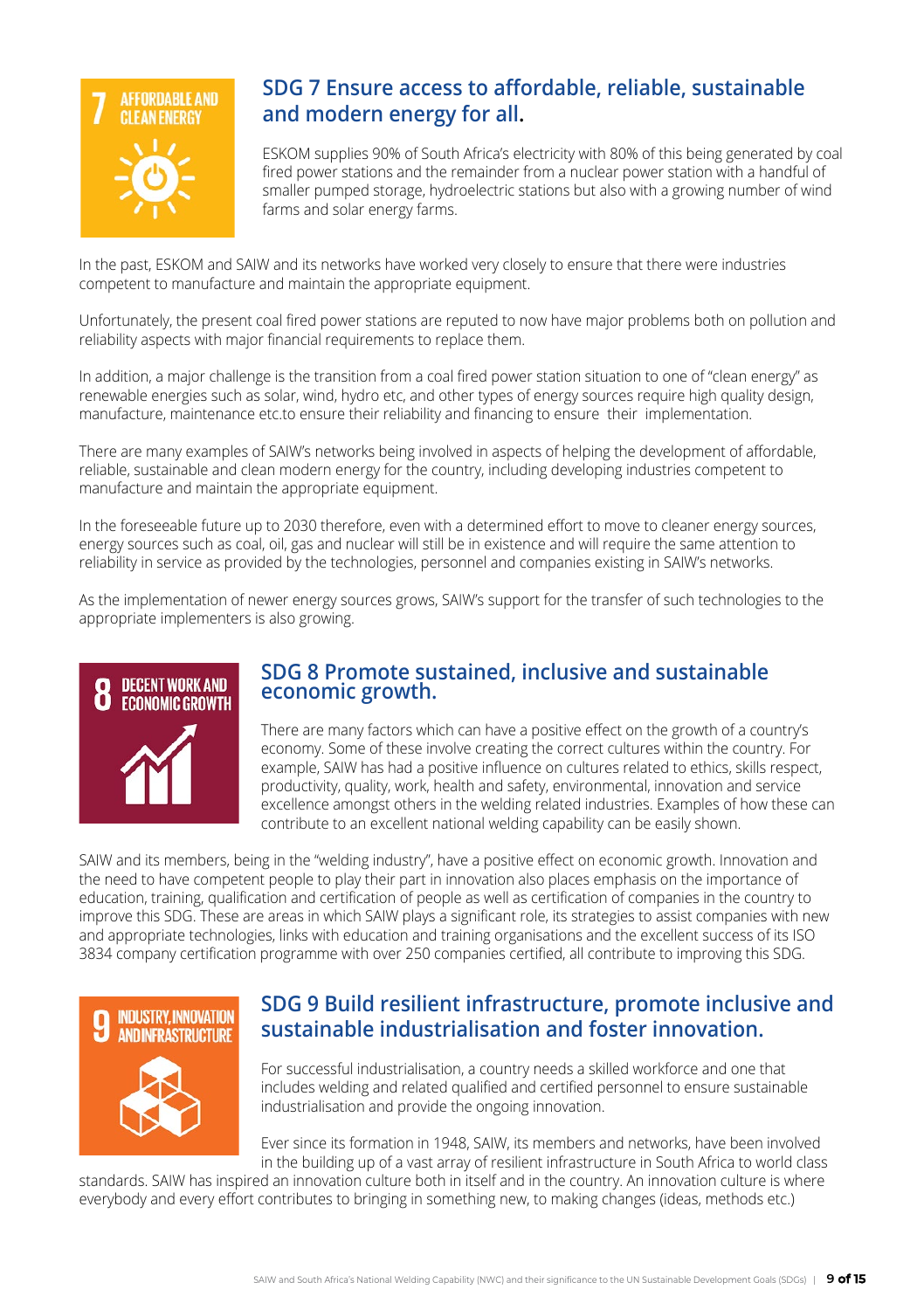whether in simple or complex forms and includes applying inventions and the adoption of R&D outcomes.

Implementation of innovative ideas and processes especially for smaller firms requires an effective link between the firms themselves and sources of technology. Research and development must therefore link in well with what technology diffusion provides but there must be market awareness of the R&D outcomes if technology diffusion mechanisms are to be effective and increase innovation. SAIW, its members and networks, have been at the forefront in this regard.

Companies themselves must recognise the importance of new technology to their business, and hence R&D, so that the market demand for new technologies continuously improves and the level of technology uptake at the individual company level increases.

The development of sufficient people as both technology deliverers and technology receptors is critical to ensure that innovation can take place. SAIW has also been at the forefront of this to world class standards.

The development of national and international standards are also essential to ensure the integrity and reliability of welded components and resilient infrastructure. South African industry has helped ensure this through its involvement through SAIW being a member of the South African Bureau of Standards (SABS).

SAIW representatives have been involved in many SABS Technical Committees related to welding and nondestructive examination, pressure equipment, health and safety amongst others and with the participation of a large number of SAIW members and allied industry associations.

SAIW has regularly over the years organized seminars for the industry, dedicated to the development and implementation of new standards and the SAIW Fusion Newsletters and posting of information via other traditional and social media often provide news on international, national and South African standards.



## **SDG 10 Reduce inequality within and among countries.**

It is important to conduct a needs analysis in a country to establish exactly what is required to improve the quality of life in the country and have solutions to improve equality. In the welding related field there are examples of how such needs analyses have been conducted by SAIW and then used to put in place appropriate strategies and action plans. SAIW has an excellent record of involving a wide range of organisations in its various needs analyses and strategic planning exercises over the years.

Key SAIW and welding industry initiatives have then involved growing opportunities in the manufacturing, maintenance and construction industries and creating the career pathways for people to improve and help reduce existing inequalities.

SAIW is probably in the ideal position to continually identify such needs, both in South Africa and African countries, and recommend and provide appropriate solutions and hence increased opportunities. The results which will be achieved will help improve the SDG.



## **SDG 11 Make cities and human settlements inclusive, safe, resilient, and sustainable.**

There has been an unprecedented growth of cities and settlements in South Africa over the past seven decades with the need to create safe and affordable buildings including housing as well as safe and efficient public transport. There has also been a growing trend to make such structures are resilient to disasters such as earthquakes, fires and floods, as well as failures due to shoddy quality and explosions due to faulty equipment.

In South Africa, SAIW has been heavily involved in developing and applying relevant technologies for use in many applications in human settlements as well as being involved in appropriate organisations related to the metals, pressure equipment and structural steel industry.

SAIW has always promoted the uniform rollout and implementation of the appropriate national and international standards across South Africa to ensure the reliability and integrity of welded structures/products.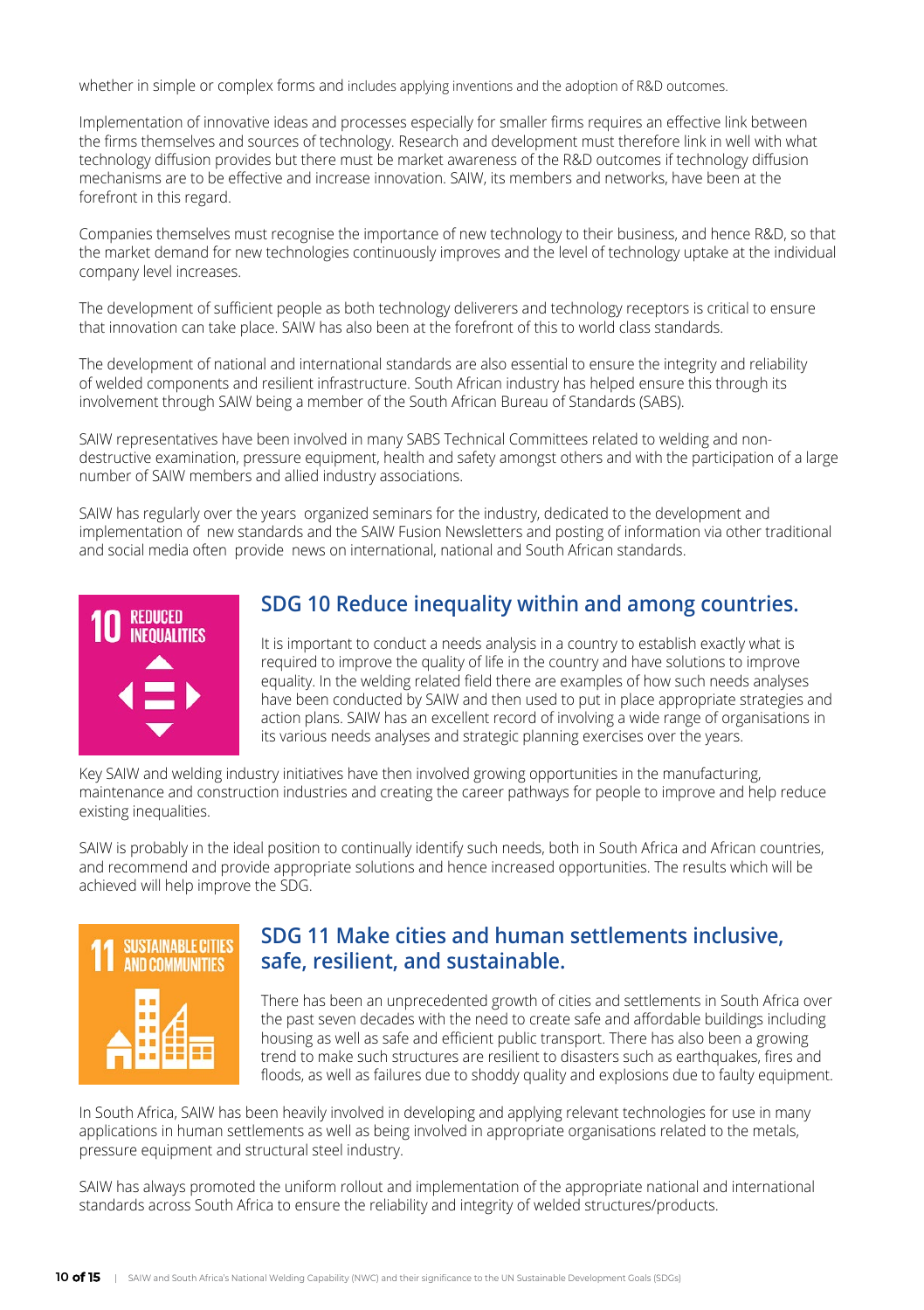Through the establishment of its SAIW Certification division, SAIW ensures that all personnel trained and qualified and companies certified under its auspices, meet the required national or international standards. Programmes such as SAQCC IPE help ensure competent inspectors maintain the safety of pressure equipment in a wide range of applications including major industrial installations, medical facilities, residential, domestic and personal usage.

Today, SAIW has more than 250 companies certified to the IIW Manufacturers Certification Scheme According to ISO 3834 thus helping cities and human settlements to be safe, resilient and sustainable [6].

Due to the Covid-19 pandemic, SAIW Certification introduced virtual audits which have proved to be very successful. With the "tyranny of distance" which exists in South Africa, technologies have been developed and implemented catering for the challenges of remoteness of both companies and individuals, and in particular disadvantaged communities, leading to more effective training, education, testing and auditing systems. This has naturally assisted good progress in a number of the SDGs.



## **SDG 12 Ensure sustainable consumption and production patterns.**

There are many examples of sound environmental and Work, Health and Safety (WHS) management practices around the world to assist in control of wastes related to welding.

An environmental culture of an organisation could be defined as the product of individual and group values, attitudes, perceptions, competencies and patterns of behaviour that determine the commitment to, and the style and proficiency of, an organisation's environmental management.

SAIW has been heavily involved in the appropriate South African and International organisations and IIW Commissions in these areas and the transfer of appropriate technologies into industry and the community at large.

Working with other organisations in its networks including SASSDA, AFSA and SAISC, the transfer of information on dealing with waste from the processes involved in the cutting, fabrication, construction of applications using metals is continually taking place via seminars, workshops, guidance notes, education and training courses.



## **SDG 13 Take urgent action to combat climate change and its impacts by regulating emissions and promoting developments in renewable energy.**

Energy resources power both domestic and industry needs, and are a key contributor to a country's economic prosperity. The demand for energy increases as a country's economy and population grow. Fossil fuels such as oil, natural gas and coal are examples of non-renewable resources and they cannot be replaced as quickly as they are being

used. In contrast, resources that are referred to as renewable energy sources can be used again and again, without depletion, or can be replenished in a short time frame. The wind, sun (solar) and waves are all sources of renewable energy.

SAIW, and its networks, have been heavily involved in related work for many years in all these different types of energy ensuring their reliability and integrity and thus having a significant impact to combat climate change and regulating emissions.

Steel is at the core of a green economy, in which economic growth and environmental responsibility work hand in hand. Once steel is produced it becomes a permanent resource because it is 100% recyclable without loss of quality and has a potentially endless life cycle [18].

SAIW and the welding industry will collaborate with governments and the steel producing industry to meet the challenges ahead including the benefits to the SDGs through the significant growth in steel usage by 2030.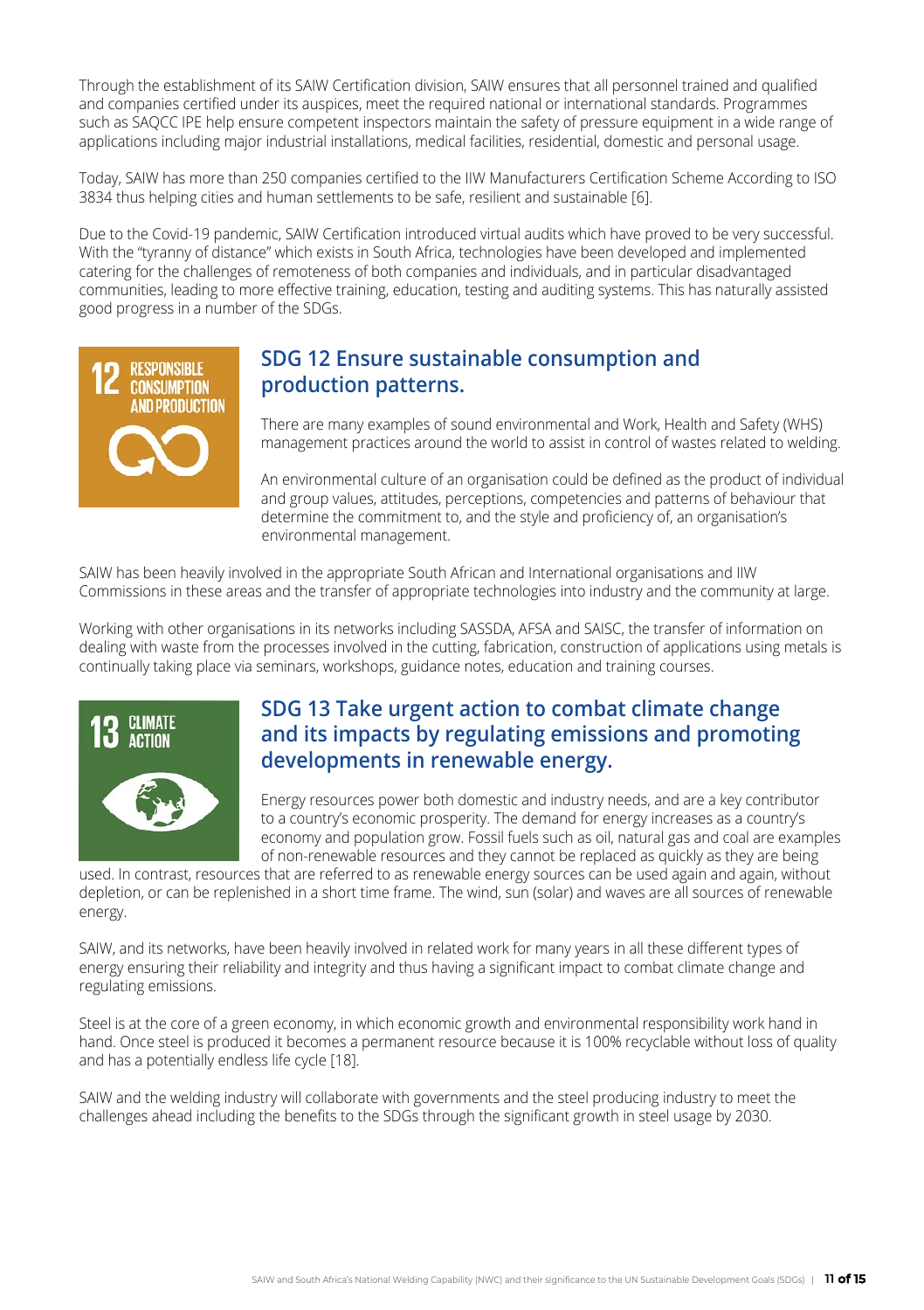

## **SDG 14 Conserve and sustainably use the oceans, seas and marine resources for sustainable development.**

In terms of challenges below the water, there are many concerns about the whole range of pollution taking place which can have a major significant effect on the marine ecosystems. Since welding is used in numerous applications which will be used in water, the integrity of the welds becomes paramount.

If one considers the range of applications covering ships, boats, oil and gas carrying pipelines and tankers, failures can result for example in fires and oil pollution from small spills to catastrophic damage. The high integrity and reliability of welded structures in marine applications to this SDG is essential.

The expertise in SAIW's networks has been used to mitigate such problems particularly through the development work and involvement of its networks of world class experts, and will continue to do so.



## **SDG 15 Protect, restore and promote sustainable use of terrestrial ecosystems, sustainably manage forests, combat desertification, and halt and reverse land degradation and halt biodiversity loss.**

Welding is used in many critical applications which if failure occurs, varying degrees of contamination and destruction can take place. These can range from catastrophes similar to those mentioned above in SDG 14 through to issues such as sewage spillages

onto land and into rivers which is prevalent in South Africa [17].

The great benefits of welding, and SAIW's and industry's efforts, can be realised however with the proper design, materials, procedures, manufacture, conformity assessment, operations including repair and maintenance as well as decommissioning leading to positive contributions to improving this SDG.

With the rapid development of welding technology and its links to steel as a 100% recyclable material, it is becoming cheaper and faster to make use of metal as a material, hence reducing the load on natural materials such as wood, hence reducing deforestation.



## **SDG 16 Promote peaceful and inclusive societies for sustainable development, provide access to justice for all and build effective accountable and inclusive institutions at all levels.**

Often the word "sustainable" is understood by people to refer only to financial sustainability. It is important to realise that it refers to many other aspects of the SDGs, in particular including the environment and cultural behaviours.

A useful approach is to look for 'ethical leadership' in people at all levels. The most successful leaders inspire others to embrace a common goal through recognition of shared values. They build and maintain effective relationships by living and leading with integrity.

ISO (International Standardisation Organisation) has also introduced standards which involve ethical behaviour. ISO 19600:2014- Compliance Management Systems-Guidelines and ISO 26000 Social Responsibility Guidance Document.

ISO 19600:2014 covers establishing, developing, implementing, evaluating, maintaining and improving an effective and responsive compliance management system within an organisation. They are guidelines and the extent to which they are used depends on the size, structure, nature and complexity of the organisation. The Standard falls under ISO Technical Committee 309, Governance of organisations.

SAIW is an effective, accountable and inclusive institution. It is a member based organisation and is accountable to its members. Through its industry committees, it is accountable to the broader South African industry and being a notfor- profit organisation, it puts the needs of industry and communities first. To succeed in its objectives, it ensures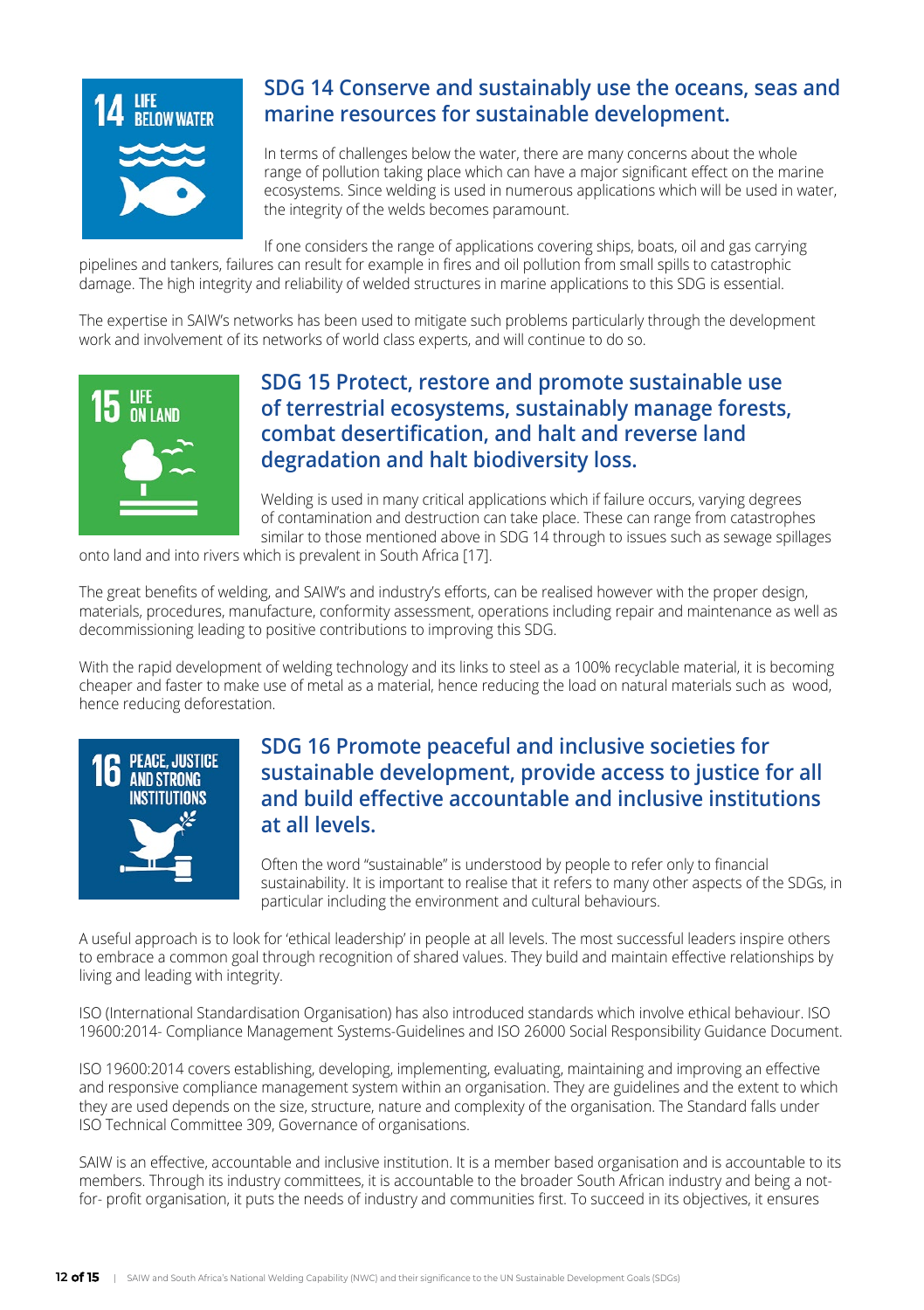that the organisations in its networks are also effective, accountable and inclusive.

Through its technology transfer mechanisms, SAIW has the ability to significantly influence this SDG positively through the successful promotion and implementation of the above standards in industry.



## **SDG 17 Strengthen the means of implementation and revitalise the global partnership for sustainable development.**

An important component of achieving this SDG is the use of the formal networks which exist within the welding related industries both locally and globally.

Such networks help in producing a multitude of partnerships, both large and small, ready to work together on appropriate activities to assist in meeting SDG targets in a country.

A general definition of a network is that it consists of a variety of entities (e.g. organisations and people) which are largely autonomous, geographically distributed and heterogeneous in terms of their operating environment, culture, social capital and goals, but that cooperate and/or collaborate to better achieve common or compatible goals.

For example, cooperating and collaborating with the Canadian Welding Bureau (CWB), New Zealand's Heavy Engineering Research Association (HERA) and Indian Institute of Welding (IIW-India) in the Welding Innovations Network (WIN) to transfer the knowledge and experience of world experts into their countries on a regional basis.

One only has to consider SAIW's networks such as IIW, SASSDA, AFSA, South African Institute of Steel Construction (SAISC), South African Bureau of Standards (SABS), International Organisation for Standardization (ISO), IAEA, International Committee for Non-Destructive Testing (ICNDT) etc, to see the potential which can be harnessed. Two good examples of how such networks can assist with this SDG are shown in references [19] and [20]. Reference 19 shows how the Welding Technology Institute of Australia (WTIA) in Australia created a worldwide network of technological experts and organisations with remarkable success with technology transfer. Reference 20 shows how the CWB Group built up an Association from 1000 members to over 70000 members over a ten year period. When one considers the hundreds of thousands of people welding in South Africa, a quantum leap by the welding industry's involvement in progressing the SDGs will make an enormous contribution to the South African Government's endeavours.

In 2007, the SAIW and Nigerian Institute of Welding (NIW) started collaborating on education and training in the welding field and more recently in 2021, they were the catalysts for the formation of The Welding Federation (TWF) headquartered in Johannesburg with representatives from Nigeria, Kenya, Ethiopia, Uganda, Ghana, Mozambique, Egypt and South Africa as members [21].

The formation of TWF should result in many technology transfer activities being held in a cooperative and collaborative manner between the TWF Members and other African countries. These initiatives could result in outcomes such as funding support from governments and industry for technology support centres in African countries, as well as the transfer to the region of the knowledge and experiences of many world experts across a whole range of critical industrial applications.

## **Recommendations and Future Actions**

For those people, including their organisations, who wish to support and contribute to the achievement of the UN SDGs, please link to Reference 3 titled "Your Country's National Welding Capability (NWC) and its significance to the UN Sustainable Development Goals (SDGs)" by Chris Smallbone, IIW Past President, [allbones@iinet.net.au](mailto:allbones%40iinet.net.au?subject=)

The paper contains many examples and references to various initiatives across welding-related fields which could be introduced for all 17 UN SDGs. If you wish to discuss such ideas further including you and your organisation's possible contributions to South Africa's welding industry initiatives, contact Mr John Tarboton, SAIW Executive Director, [john.tarboton@saiw.co.za](mailto:john.tarboton%40saiw.co.za%20?subject=)

It is the intention of SAIW to draw up mutually beneficial strategies and action plans with the support of SA governments, industry and aid agencies for implementation to achieve significant progress in UN SDGs for which it has the expertise.

This report is to be a catalyst for such initiatives and create a quantum leap for SAIW and the welding industry to support the South African Government to succeed in this major objective by 2030.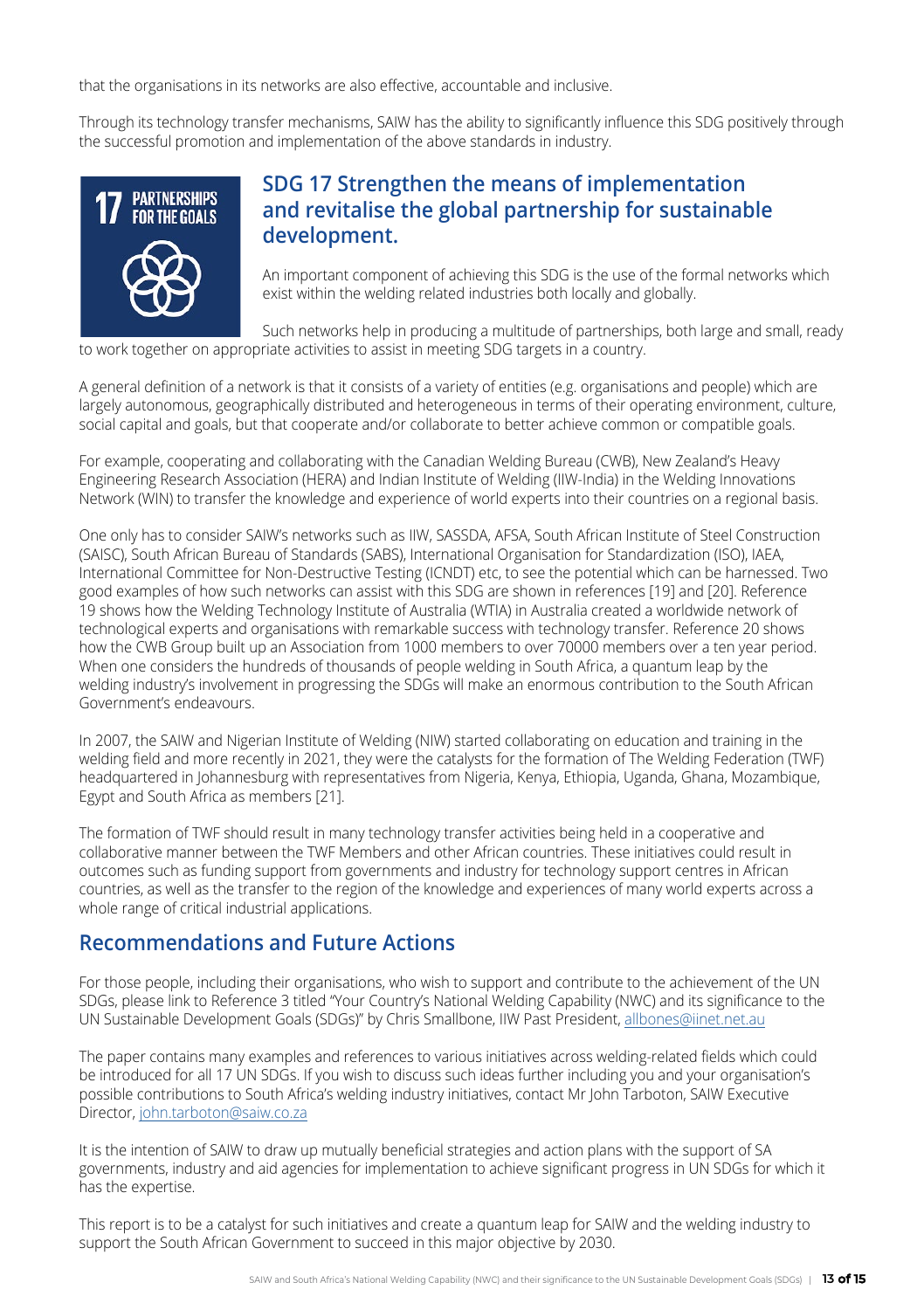## **References**

- [1] Empowering People and Ensuring Inclusiveness and Equality South Africa's Voluntary National Review 2019 [\[click here to view\]](https://sustainabledevelopment.un.org/content/documents/23402RSA_Voluntary_National_Review_Report__9_July_2019.pdf)
- [2] South Africa jobs bloodbath-unemployment rate hits new record, BusinessTech, 30 November 2021 [\[click here to view\]](https://businesstech.co.za/news/business/542704/south-africa-jobs-bloodbath-unemployment-rate-hits-new-record/  )
- [3] Your Country's National Welding Capability (NWC) and its significance to the UN Sustainable Development Goals by Chris Smallbone, IIW Past President. Keynote Paper, ASR International Conference, Resita, Romania, 22-23 April 2021 [\[click here to view\]](https://asr.ro/documents/C.Smallbone2021.pdf?_t=1639211760 
)
- [4] Macroeconomic and sectoral value added by the production and application of joining technology in Germany, in selected countries in Europe as well as the EU as a whole. Short version of the expert report, Michael Kersting, Waike Moos and Anna Werbeck Ruhr Research Institute, Bochum 2017
- [5] SciELO Brazil Establishing and Implementing the Building Blocks of a Country's National Welding Capability (NWC) [\[click here to view\]](https://www.scielo.br/j/si/a/tDWHcwCpMB3tFYY4xTXWZWt/?lang=en
)
- [6] SAIW Celebrating a fusion of seven decades ISBN 978-0-620-87024-5 Published 2020, [\[click here to view\]](https://www.saiw.co.za/70-years-of-saiw/)
- [7] A Vision to Improve the Quality of Life in Africa, 2006, Chris Smallbone, IIW President,2nd IIW International Congress: Welding and Related Inspection Technologies for the Development of Southern Africa, Cape Town, South Africa.
- [8] S. African master plan to improve long-term sustainability of steel sector, 15th June 2021 [\[click here to view\]](https://www.steelorbis.com/steel-news/latest-news/s-african-master-plan-to-improve-long_term-sustainability-of-steel-sector-1204092.htm )
- [9] Industry 4.0 adoption muted in South Africa, Khutso Maphatsoe, 2nd May 2020, Engineering News [\[click here to view\]](https://www.engineeringnews.co.za/print-version/industry-40-adoption-low-in-s-africa-2020-03-30)
- [10] Christmas charity begins by homing in on those in need, Bjorn Lomborg, The Weekend Australian, 18-19 December 2021
- [11] IIW WGRA-Com Success Story Number 1 A team effort between three national governments, industry bodies, national welding institutes and South African industry gives hope to new welding inspectors and a model for the future.
- [12] SAIW Come Out Tops on SAFCTF Audit FWP Journal March 1990
- [13] Role of the International Atomic Energy Agency In Promotion of Radiation Based Non-Destructive Testing Techniques, Patrick Brisset, Radioisotopes Products and Radiation Technology, Department of Nuclear Science and Application, IAEA, Vienna, Austria 2008
- [14] AFRA's role in NDT in Africa-past, present and future. Guild, Jim SAIW: Jarvis Neil, Nuclear Energy Corporation of South Africa (NECSA), Published 01 07 2012 [\[click here to view\]](http://www.ndt.net/?id=12422 )
- [15] A Discussion Document on creating a culture of Respect for Skills in South Africa. P.J.J. Dorfling, National Productivity Institute, August 1994.
- [16] Government must urgently deal with South Africa's deepening water crisis 29 April 2021 [\[click here to view\]](https://www.dailymaverick.co.za/article/2021-04-29-government-must-urgently-deal-with-south-africas-deepening-water-crisis/)